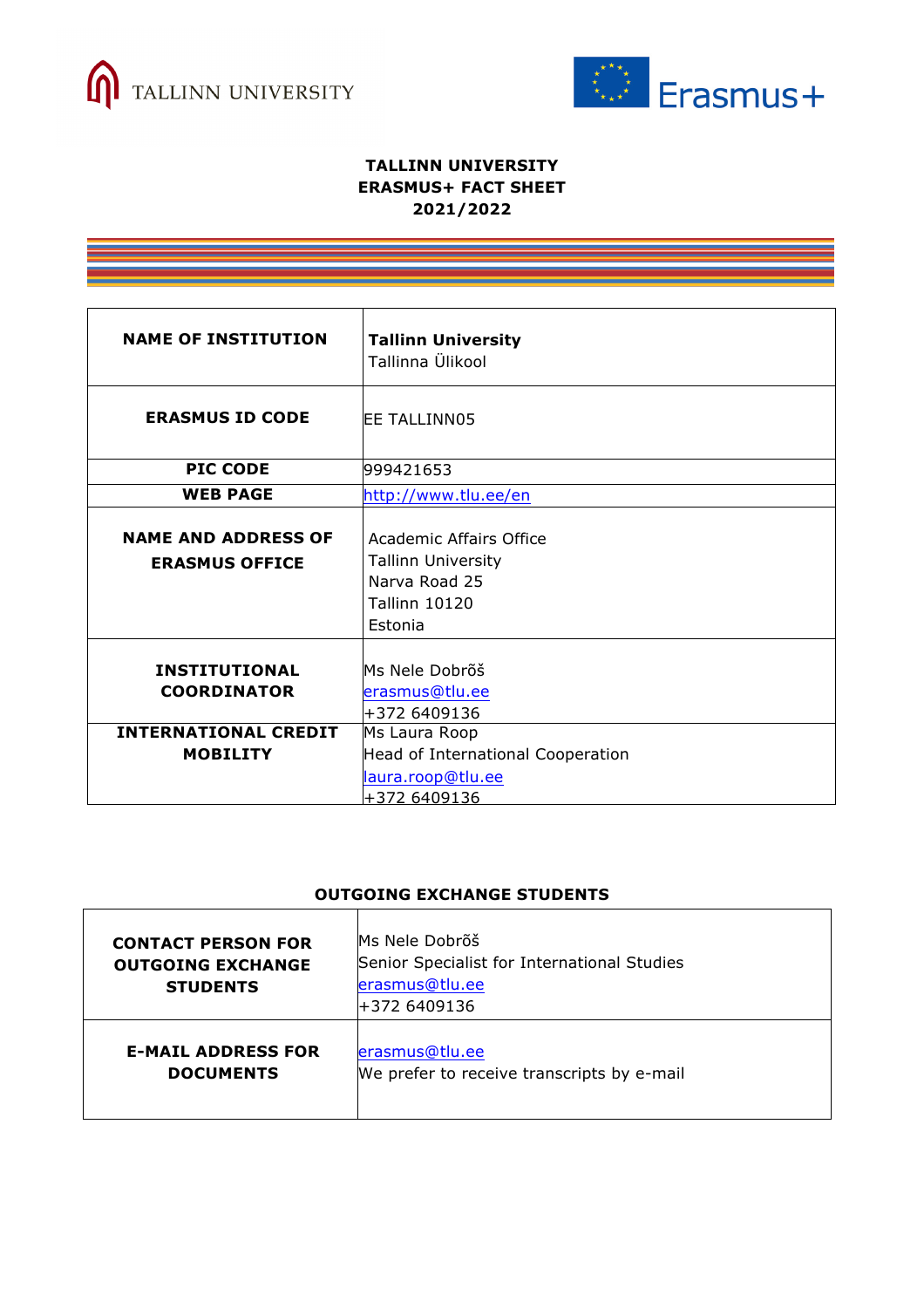



## **INCOMING EXCHANGE STUDENTS**

| <b>CONTACT PERSON FOR</b><br><b>INCOMING EXCHANGE</b><br><b>STUDENTS</b> | Ms Ingrid Hinojosa<br>International Student Adviser<br>exchange@tlu.ee<br>+372 6409217                                                                                                                                                     |
|--------------------------------------------------------------------------|--------------------------------------------------------------------------------------------------------------------------------------------------------------------------------------------------------------------------------------------|
| <b>COURSE CATALOGUE</b>                                                  | http://www.tlu.ee/courses                                                                                                                                                                                                                  |
| <b>NOMINATIONS</b>                                                       | exchange@tlu.ee<br>Nomination has to arrive before the application deadline,<br>preferably 15 days before.                                                                                                                                 |
| <b>APPLICATION INFORMATION</b>                                           | http://www.tlu.ee/exchange                                                                                                                                                                                                                 |
| <b>APPLICATION DEADLINES</b>                                             | Autumn Semester: June 1<br>Spring Semester: November 1                                                                                                                                                                                     |
| <b>LANGUAGE REQUIREMENTS</b>                                             | Minimum B2 for Bachelor and Master level studies and C1<br>for PhD level studies<br>Languages of instruction: English, Russian and Estonian                                                                                                |
| <b>CREDIT SYSTEM</b>                                                     | Tallinn University uses the European Credit System. One<br>European Academic Credit (EAP) equals to one ECTS,<br>which corresponds to 26 hours of studies (lectures,<br>seminars, practice, home work, etc.).<br>http://www.tlu.ee/grading |
| <b>ACCOMMODATION</b>                                                     | http://www.tlu.ee/accommodation                                                                                                                                                                                                            |